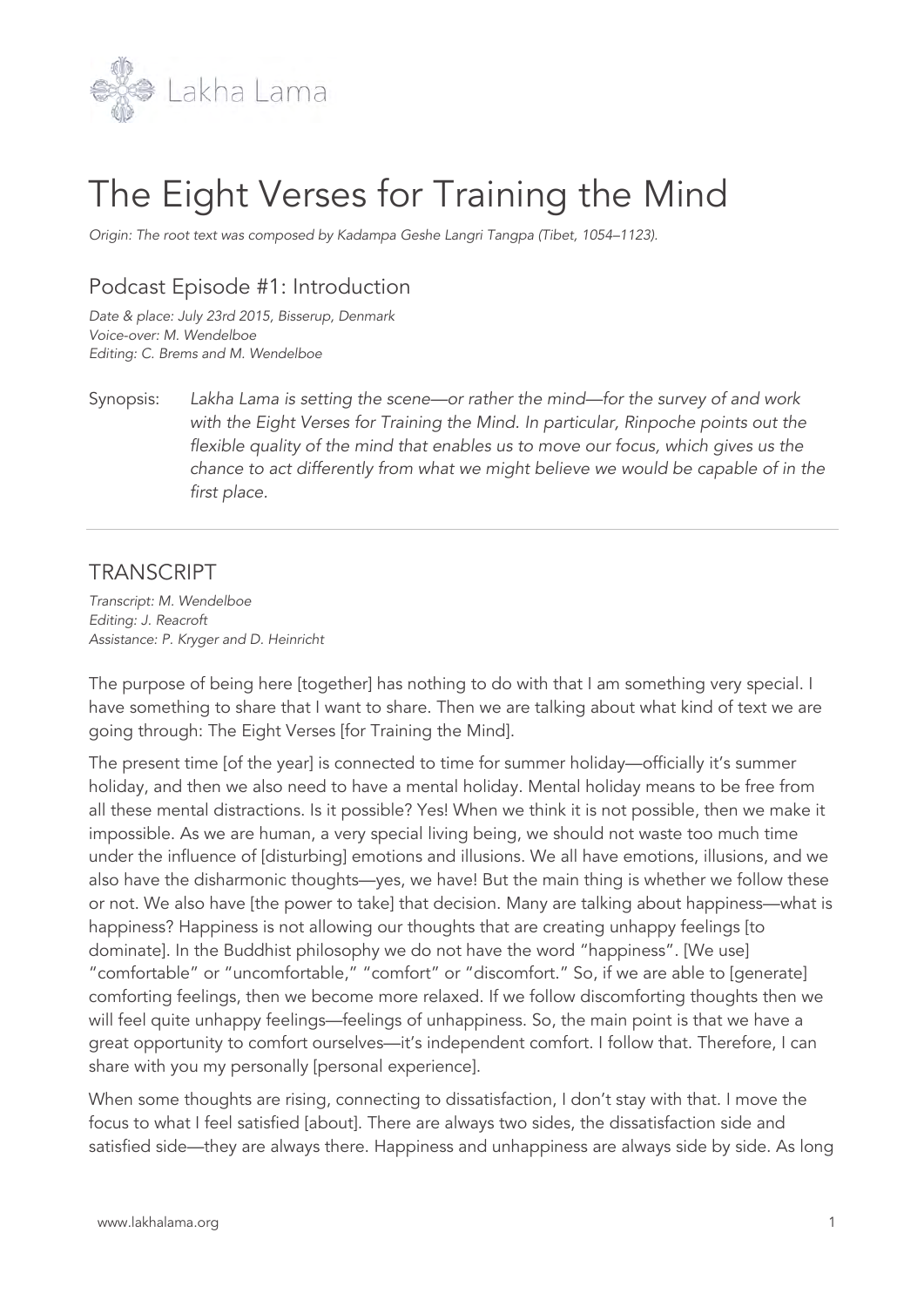

as we do not move the focus towards what we feel good about, then only the feeling of "not good about" will dominate. So, the Eight Verses for Training the Mind [helps you to realize that] mind is not stiff! I will say that straight—the mind is very flexible. As the mind is flexible, we also have the possibility to move the focus, not getting stuck with one side. One can talk about something I am not very happy about, and then at the same time there is a point, something I am happy about. As long as we are not really moving the focus, then we get stuck with something we are not satisfied [with]. In one way you might think that it is very difficult to follow the Eight Verses, but if you think more deeply there is nothing [in it] that you cannot follow, that you cannot use. The practice of the Eight Verses is not a Buddhist practice. It is a mental practice for human beings, and not for the donkeys. Don't be a donkey! Be human!

The things that we are seeing and dealing with in life are mostly relative and connected to depending, not having so much view of independent. Depending on material things, technology, relations—so many things; depending, depending, depending… One can have good relations with other human beings, other beings, without depending upon them. One can achieve a deeper comfortable [feeling] without depending on... Material depending, money depending, surrounding depending, we are so dependent—like in Denmark, social dependency—there is so much making you too dependent on. I live in Denmark. I have a family and all kinds of practical things [to do]. Pia [Rinpoche's wife] is arranging and doing things—also economically or whatever. Do I depend on her? No, I don't! *I am thankful she is doing it*.

I was born in Tibet in a very poor family with four brothers who were also poor. All we had was a small shelter and a few animals. In my childhood I took the animals into the nature so they could get something to eat, grass and like that... So, this way I grew up in a way using my abilities and strength, not hanging on [to others]. In the philosophical way of speaking, not depending [means] interdependency—we need each other, not depend on each other. We need each other. Even the business people, they need each other. Even those who have a lot of knowledge and high education, they also need each other. They got their education, but if they were alone without others, then what would they do? Nothing! It would be boring. Even the Buddhist masters, who are great and highly developed masters, still they need those who will listen to what they can share. Do they need it for themselves to get some kind of more prestige? *They do not!* They need that other human beings can find more inner peace, inner harmony, and can develop more love and compassion.

As an example, when I meet with relaxed people it makes me feel relaxed. When I meet with not very relaxed people, with a more emotional and a kind of aggressive attitude or any kind of disharmonic attitude, I have two options. One is to feel very angry towards that person. Another option is, I feel sorry about this person. When you feel sorry about this person, another person, do you get angry…? [Feeling] "sorry" connects to some kind of good wishes. When you wish something good for another person, do you then feel unhappy or what…? There are always two ways to look at things, it is not only one way. That will help you to develop more mental flexibility. Otherwise, one becomes very narrow minded.

These things that I am talking about are more in general, but to get to see [realize] the Eight Verses we need to go a little deeper into the verses, and not just talking on the surface level. If you really go into the verses, there is a chance for you to relax even if you have a deadly sickness or you are facing something really heavy. I can see that chance and I use that being a human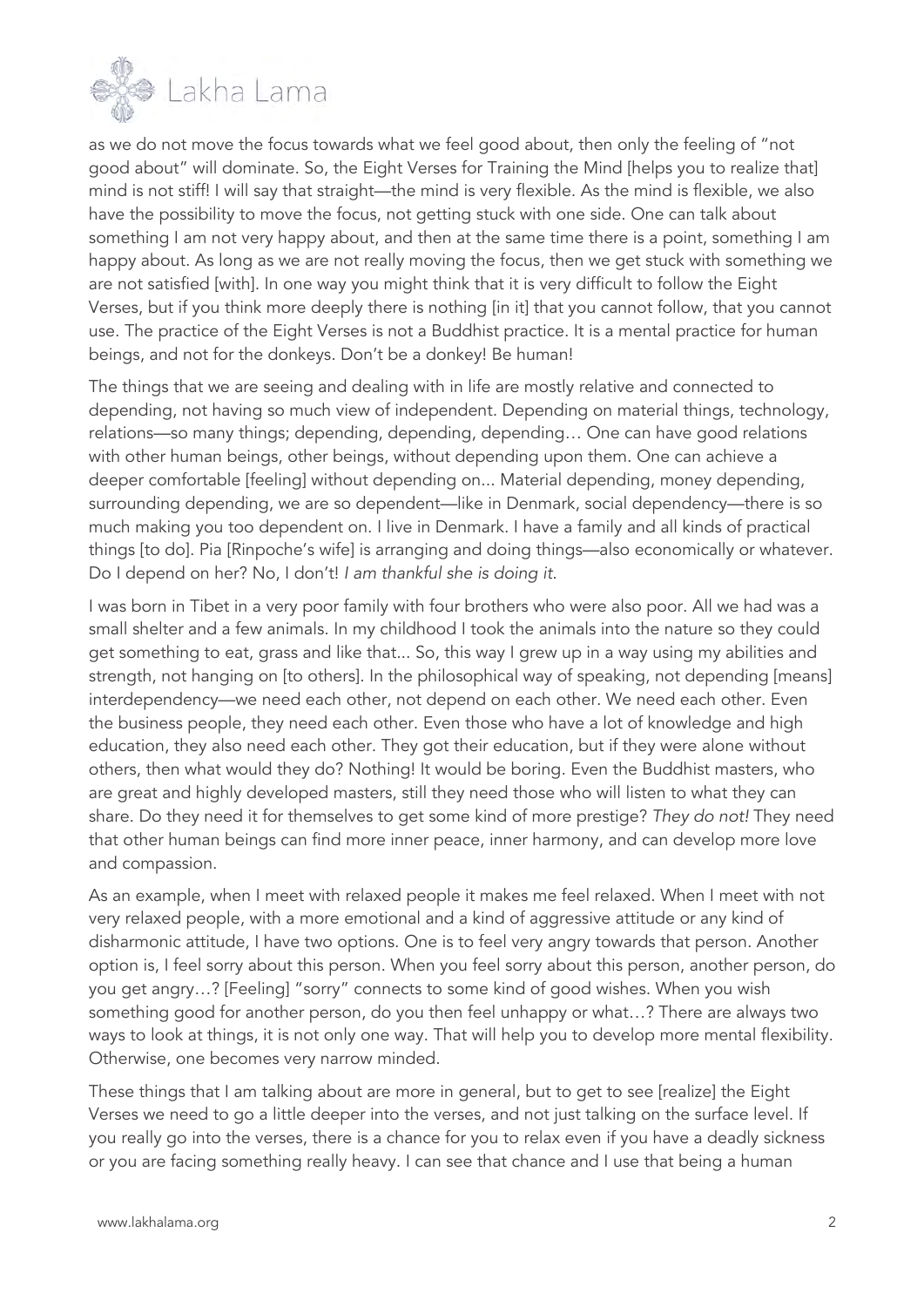

being, not because I am something special. By that, it really reminds me to pay the faith and devotion to Buddha, Dharma, Sangha and my great masters like The Dalai Lama and other guiding masters. And, every day in the morning I feel very thankful, I'm alive, and tomorrow, I don't know. Better to wait! The time we have, the time we are alive, is a really really precious time. Illusive time is the future. Real time is the present. So, be present and be satisfied!

#### Discussion

Of course, I will start with the Eight Verses from tomorrow—today is more a kind of "first meeting". And we have the summer holiday in connection with the society level—summer holiday… What does that mean—holiday? I don't know… Holiday…?

- P:1 *Doing something different from what you usually do.*
- R:<sup>2</sup> But still it is not a day off...
- P: *To do what you feel like.*
- P: *Not working.*
- R: Mental day off…? Summer holiday—mental day off…?
- P: *No…, if only…*
- R: Holiday is holy—that is what I am thinking off… Why do we call it holiday?
- P: *Isn't it because we have brought together a lot of holidays that we call it summer holiday…?*
- R: Yea yea—summer in Mallorca… It is quite strange how we give it [holiday] an identity.
- P: *To many people vacation time usually also is connected to time for reflection—at least to me it is… Most people probably find themselves at some point during their vacation, sitting there all of a sudden looking at the whole thing, asking themselves, what is to happen next when they get back. So, reflection and vacation or holiday seem to be somewhat connected…!?*
- P: *So, if there is a lot of sunshine the reflection is…?*
- R: In the Tibetan monasteries we have this day off, we don't call it holiday. That day we call "shingdong" (*Tib*.), which means that the monks [and nuns] have to go out to collect wood for the fire. Therefore, the monastic program was not on that day.
- P: *It's just a comment to "what is holiday vacation" and the [Danish] commercial for the train: "Out to See with DSB", there were some people who were asked what kind of mental vacation they were going to have. One was going to have a mental vacation from having a guilty conscience about being inactive, and another a vacation from fear… Now that we are asking the question, "what to have vacation from…?"*
- R: It might be something in the society; you need to have a job, you need to work eight hours a day and being too much occupied with job, job, job and hours—then holiday means that

*<sup>1</sup> P = Participant*

*<sup>2</sup> R = Rinpoche (Lakha Lama)*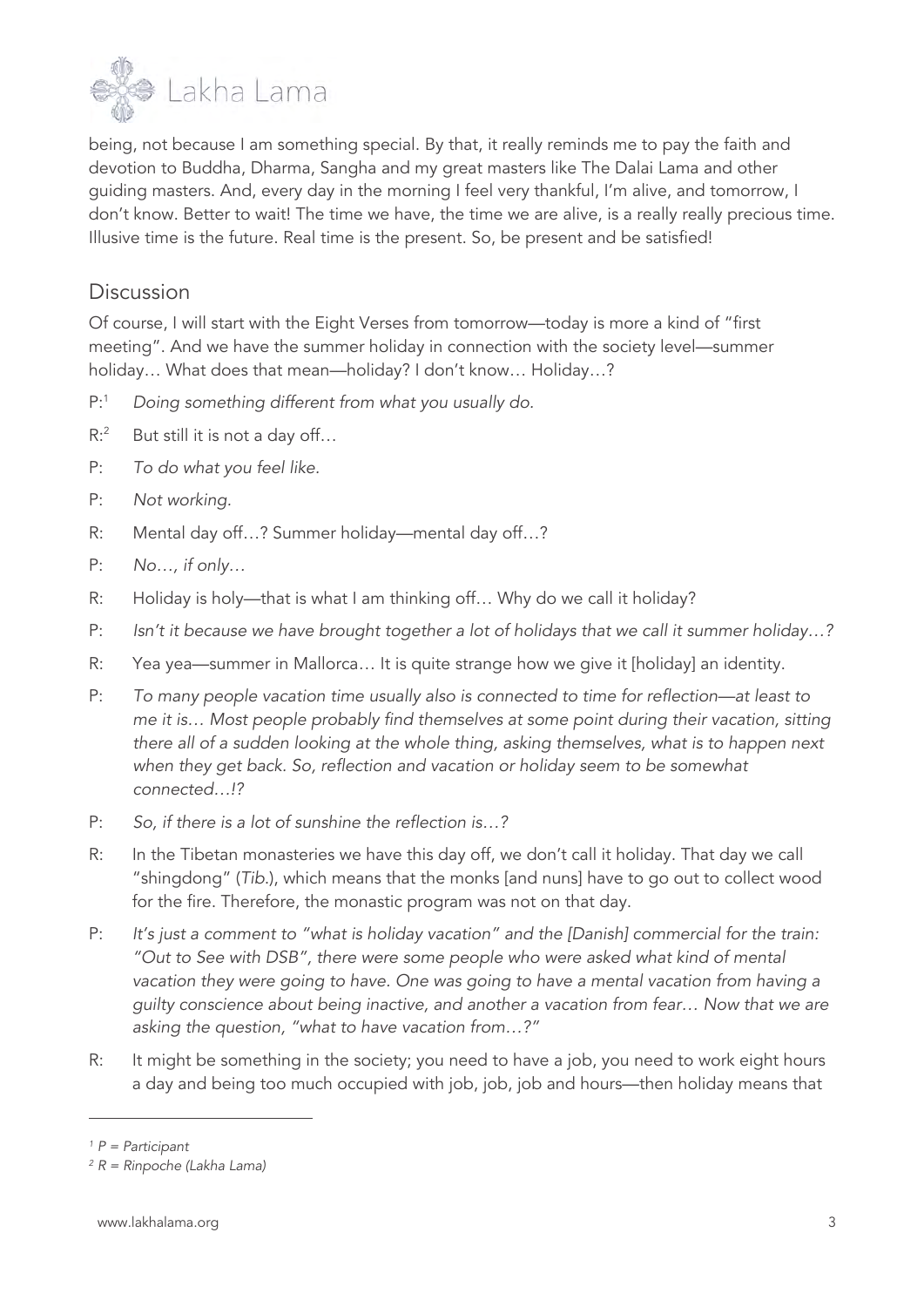

it is a day off where you don't have to think of those hours, *but—still the mental day off is not there!*

Anyhow, when I look through the texts and all this [from] these great philosophers, the reason they are great philosophers is not that they have been studying at the university to get some kind of a degree and all this. It is more a mental degree, seeing deeper. Sometimes, when I read some text then at first, I use my skeptical [mind], "*ahhh, how can this be [so]?*" Then I go into my analytic way of looking into [the matter]. There I can see more and more clear—"*YES!*" The text can say, "*don't follow the anger*." "*Oh yes Sir, I will not follow…*" That [approach] doesn't work. When I use my analytic way of looking, when I follow my anger—not "me anger"—my angry thoughts, do I feel very relaxed or not…? Okay!? So, my feeling of being uncomfortable, what makes me feel uncomfortable…? Is it another person, or my anger…? So then…, do I need to follow my anger? Who is forcing me to do it? So, what I see is that one of the thoughts is forcing me to follow my anger. Ordinarily, we say, "*I am angry.*" If I am "the anger" then there is nothing to do, then we just continue [there is no other option]. I *have* the anger—*my* anger, *not me!* So, all these thoughts, anger, jealousy, blaming… all these thoughts [are something] we have. They are not our "Self" [and what we are]! By seeing that deeper truth gives us the possibility that every human being can develop and be free from destructive mental factors.

Now, practically Pia has already arranged everything, and you can enjoy—okay. It is for me to share on the mental level. And I share what I SEE. I don't share because it is written.

- P: *I was thinking that it is not only in life threatening situations that one can use Buddhist methods. I think that it has often been beneficial for me to practice in less dramatical situations. I think it is beneficial because still I sometimes experience that my emotions can be so strong or powerful that they are almost impossible for me to let go off—even though I know that they are disturbing me completely… You see—then what to do…?*
- R: I don't say I am totally free from emotions—yes, I have emotions. But I do not repeat that.
- P: *I do!*
- R: I accept at first—yes, I have these emotions—*recognize and accept that!* Then next, okay—*I will not repeat that*…
- P: *That's all very good, and I might also get as far as to notice my thoughts, to accept them and to say, "okay, there you are—thank you," let go of them and then not repeat them, but then it is as if… like someone is standing outside, knocking at your door, insisting to come in—you know…? It keeps saying, "I am still here," while it is outside, knocking… And it is as if I am saying, "come on—leave me alone, I'm letting you go—can't you see that…?" Then it leaves, just to come back, knocking, knocking. The thought doesn't really become a part of me, but it keeps being present saying, "I'm still here, I'm still here…"*
- R: So, it's knocking on the door…? Just say, "*I'm not here.*"
- P: But I think that one thing is to recognize the thought, but when it comes to accepting it, I think that this is really the most difficult part. I mean, one thing is seeing that you have a *destructive thought, but to really accept it—and then you are almost already heading for the step [acting upon it]… Because, often I experience a lot of this and think that I accept it, but I do it again, and then I haven't really accepted it, have I…?*